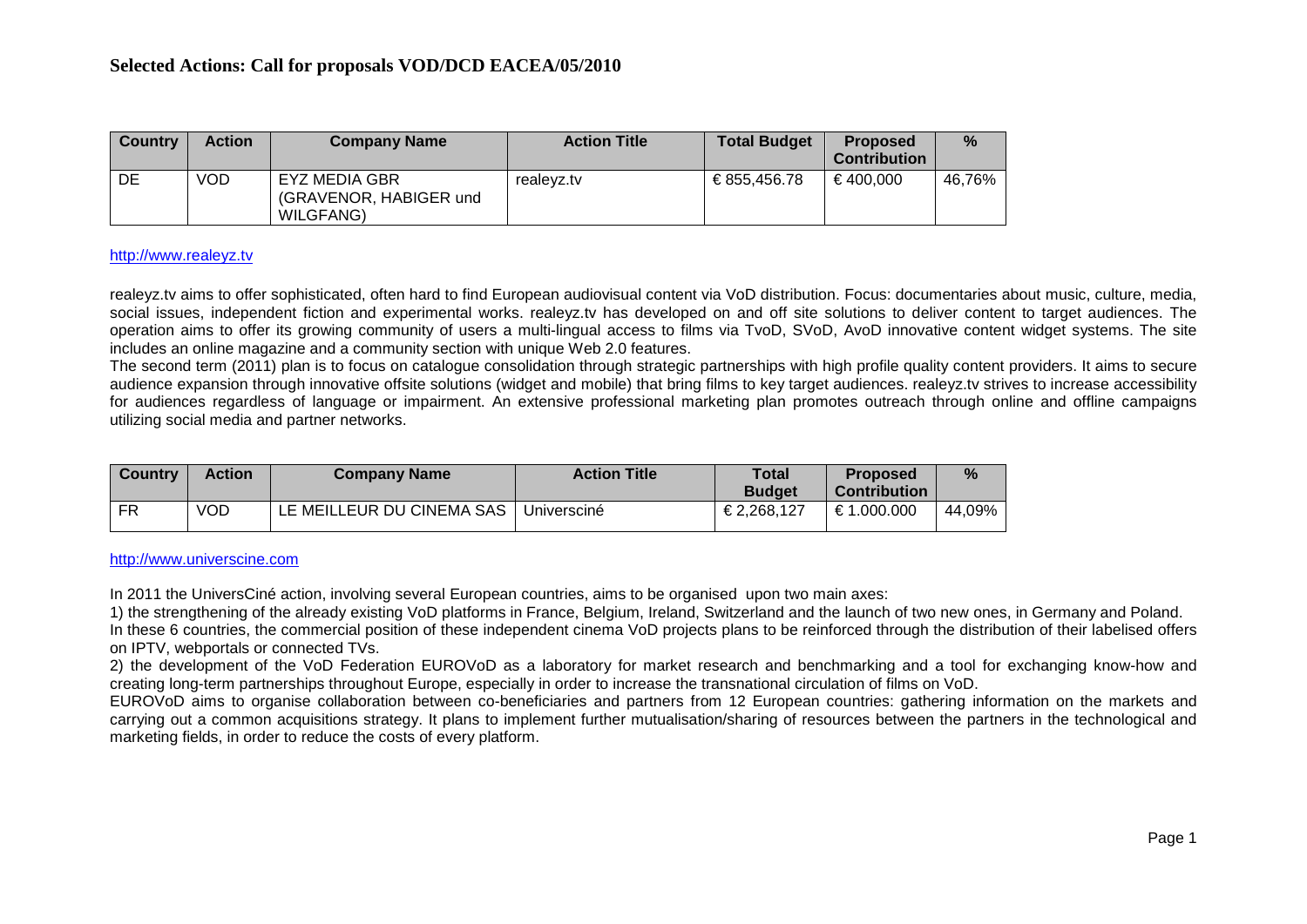| Country | <b>Action</b> | <b>Company Name</b>    | <b>Action Title</b>    | <b>Total Budget</b> | <b>Proposed</b>      | $\%$   |
|---------|---------------|------------------------|------------------------|---------------------|----------------------|--------|
|         |               |                        |                        |                     | <b>Contribution</b>  |        |
| FR      | VOD           | THE AUTEURS EUROPE SAS | The Auteurs Europe aka | €3,499,299.96       | $\epsilon$ 1.000.000 | 28,58% |
|         |               |                        | <b>MUBI Europe</b>     |                     |                      |        |

## [http://www.mubi.com](http://www.mubi.com/)

The Auteurs Europe aims to be the 1st community-based online VOD service dedicated to the promotion and the digital distribution of the best of European cinema.

Targets for 2011:

- 1. Increase monetization
- Deploy the app for Sony PlayStation 3 in 28 countries and localize in 7 EU languages
- Sign with TV manufacturers (Bravia)
- Develop app with content aggregators (e.g. Boxee)
- Develop compatibility with mobile devices (iPhone, iPad)
- 2. Enhance exposure, partnerships & traffic for EU films
- Select and buy 700 new films
- Create 30 online digital cinemas for EU filmmakers
- Reach 500K new members
- Sign 200 new partnerships (festivals & right-holders)
- Do online festivals & partnered competitions
- 3. Intensify promotion for EU films
- Build services for right-holders to promote their EU films faster and better
- Develop an app for test/premiere screenings for Cinando
- Build app to improve EU talents' promotion, reduce travels & expenses
- Promote EU premium content via our YouTube Channel
- 4. Create new business model
- Develop 'CINEMA ON DEMAND' with Europa cinemas, AA, Smartjog, Movie Mobz
- Create new distribution model of 'DAY&DATE' EU releases worldwide
- Create new physical places with the community's support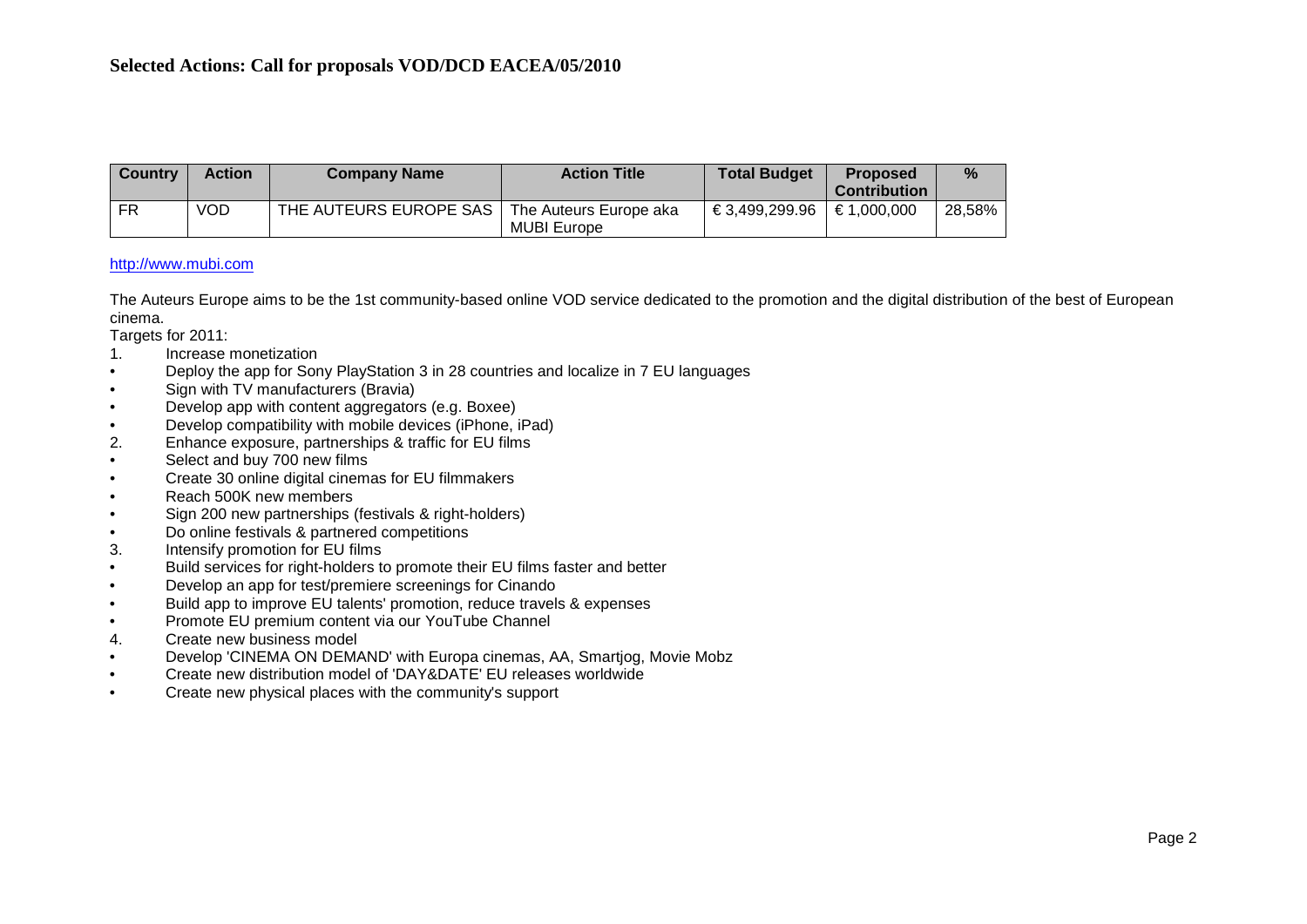| <b>Country</b> | Action     | <b>Company Name</b> | <b>Action Title</b> | Total<br><b>Budget</b> | <b>Proposed</b><br><b>Contribution</b> | %       |
|----------------|------------|---------------------|---------------------|------------------------|----------------------------------------|---------|
| FR             | <b>VOD</b> | <b>MUSEEC SAS</b>   | medici.tv           | €1.486.729             | €370.000                               | 24,89 % |

#### [http://www.medici.tv](http://www.medici.tv/)

Launched in April 2008, medici.tv is a worldwide VoD platform dedicated to high quality documentaries and music and performing arts films.

In just 2 years, medici.ty has successfully implemented a comprehensive VoD platform featuring various types of paying VoD alongside with a unique offer of free live concerts in streaming.

medici.tv is already the largest on-line library of classical music programs available in the world, with an on-line offer at the end of 2010 of 590 titles (almost 650 hours of programs) and which has a European and international dimension with an audience from over 200 countries. The focus in 2011 will be the North American and the Chinese markets (the Chinese version platform will be launched in July 2010).

Medici.tv aims to be a unique combination of programs and business models (VoD, sponsoring, 3rd parties revenues) whose diversity appears to be more than ever the key factor of its success.

Medici.tv's action in 2011 will be to strengthen the content in increasing the VoD offer around 800 titles (adding around 225 titles in 2011 to the 210 titles of 2010 and the 380 titles released in 2008 and 2009), while building up a top quality line up of live concerts featuring the most prestigious artists, concert halls and music festivals.

These free concerts generate a lot of traffic and expose the VOD catalogue to hundreds of thousands of visitors. medici.tv plans to then be in a position to convert this large community of performing arts fans into paying subscribers.

2010/2011 will be the 3rd season on line. New screens (the smartphone application is opening the 16th of July), IPTV, strong and creative marketing campaigns, international exposure are the main targets. The V2 of the website will optimize the experience for the user and take advantage of new technologies.

| <b>Country</b> | <b>Action</b> | <b>Company Name</b> | <b>Action Title</b>     | Total         | <b>Proposed</b>     | $\%$ |
|----------------|---------------|---------------------|-------------------------|---------------|---------------------|------|
|                |               |                     |                         | <b>Budget</b> | <b>Contribution</b> |      |
| FR             | <b>DCD</b>    | <b>CN FILMS SAS</b> | EDCL - European Digital | € 600,000     | €300.000            | 50%  |
|                |               |                     | Cinema Librarv          |               |                     |      |

## [http://www.cnfilms.fr](http://www.cnfilms.fr/)

Economies of scale and central organisation are one of the key potential benefits of digital cinema distribution. The objective of this project is to make sure that European films and distribution companies are also in a position to benefit from the economies of scale and from the flexibility offered by digital cinema while still relying on the actual balance between producers, sales agent, distributors, and theatres. This can be achieved by sharing the costs and technical tools between several distributors of the same title. The project has partnered with the large European Distribution organsiation "Europa Distribution". The project wishes to build an online film library which is accessible at all times, gathering all of the different language versions of a film and directly usable by any distributor who has bought the rights. In order to have this library filled, the project will encourage the digitalization of European content and its localization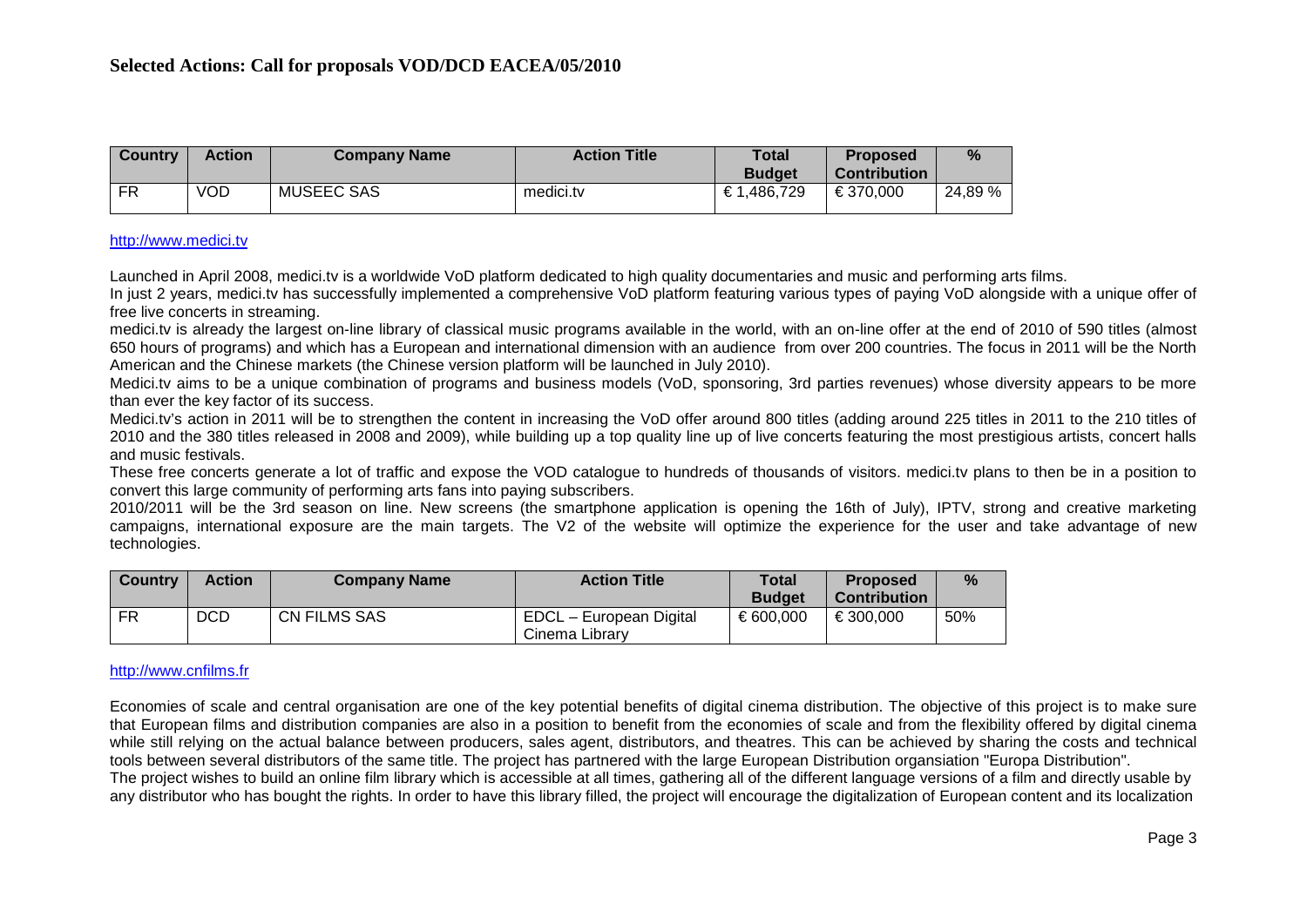in different language versions. The EDCL project will then provide its distributor members with a flexible and easy to use distribution platform where they will be able to access the digital content and to distribute it in their territory.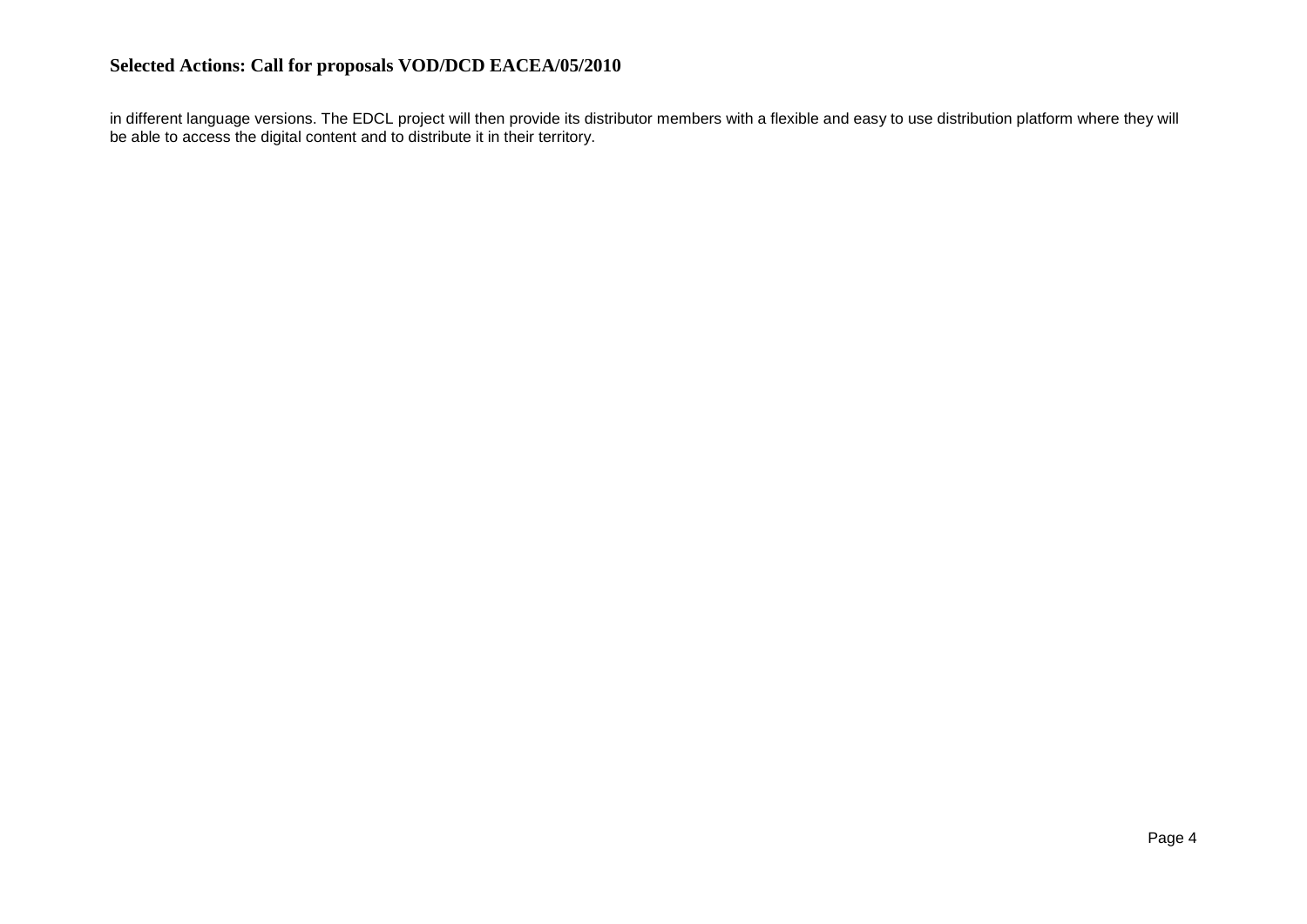| <b>Country</b> | <b>Action</b> | <b>Company Name</b>        | <b>Action Title</b> | <b>Total</b>  | <b>Proposed</b> | %      |
|----------------|---------------|----------------------------|---------------------|---------------|-----------------|--------|
|                |               |                            |                     | <b>Budget</b> | Contribution    |        |
| ES             | VOD           | <b>COMUNIDAD FILMIN SL</b> | Comunidad Filmin    | €437.880.19   | €203,617.59     | 46,50% |

## [http://www.filmin.es](http://www.filmin.es/)

The filmin project results from the union of seven of the most important independent production and distribution companies in Spain: Alta Films, Cameo, El Deseo, Golem, Tornasol, Wanda Visión and Vértigo Films. They joined forces with Vostok, Ikuna, and Ooyala, technology companies, who are leaders in web design and streaming service.

filmin was designed for anyone who lives for the best of independent cinema in Europe.

During the first three years of its life, filmin has aimed to be the best VOD platform in Spain, promoting initiatives like the simultaneous film openings on the Internet and cinemas, the creation of a flat rate (Subscription VoD) or working with film festivals to create direct to VoD collections of Films awarded in those festivals.

On filmin, members have the possibility to download content on their portable devices or watch streaming movies in high quality. They have a wide choice of films, from movies awarded in the most prestigious festivals, to cinematographic treasures available for the first time in Spain. Users are also able to upload their own short-films or "reels, or read and comment on the last news about festivals, film shoots or the Spanish box office.

filmin is also part of the European federation of platforms of Video on Demand: EuroVoD. We aim to encourage the exchange of European titles and to be the benchmark for some fundamental services.

| <b>Country</b> | <b>Action</b> | <b>Company Name</b> | <b>Action Title</b> | Total         | <b>Proposed</b>     | $\%$   |
|----------------|---------------|---------------------|---------------------|---------------|---------------------|--------|
|                |               |                     |                     | <b>Budget</b> | <b>Contribution</b> |        |
| $\sim$<br>ັບ∠  | <b>VOD</b>    | DOC-AIR os          | Doc Alliance Films  | €299,403.52   | €147,883.52         | 49,39% |

#### [http://docalliancefilms.com](http://docalliancefilms.com/)

The Doc Alliance Films portal was launched on February 27, 2009 as an initiative of Doc Alliance, a partnership of 5 significant European festivals: Visions du Réel Nyon, DOK Leipzig, Planete Doc Review Warsaw, CPH:DOX Copenhagen and IDFF Jihlava.

Its main objective is to present a contemporary, archive and student selection of European creative documentary films accessible to a wide audience all around the world. Legally and for an affordable fee, both film professionals and general audiences are able to stream or download almost 400 films from 43 countries (of which 25 are European) in one of the three offered formats.

Doc Alliance Films is a selective portal; all the films are selected by a festival programme committee which focuses on films of thematic importance, strong issues as well as high aesthetic criteria for the authors' approach.

The 6-language portal supports the diversity of the creative documentary genre (newcomers and established masters); both discoveries and continuations of recognized works; ensuring their wide circulation across space and time both inside and outside the EU after their limited run at festivals and cinemas.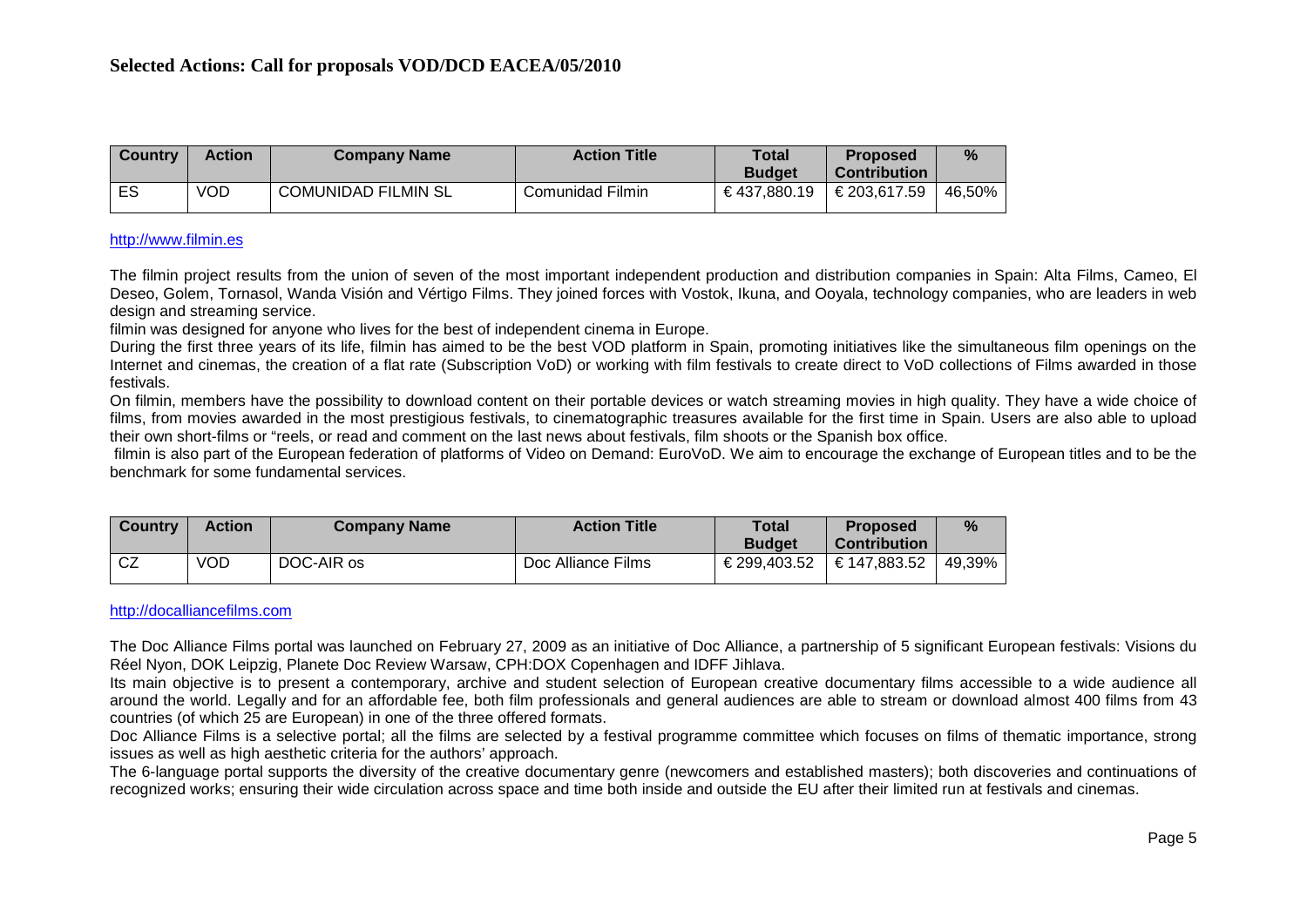| Country | <b>Action</b> | <b>Company Name</b> | <b>Action Title</b> | <b>Total Budget</b> | <b>Proposed</b>                 | %      |
|---------|---------------|---------------------|---------------------|---------------------|---------------------------------|--------|
| $\sim$  | <b>VOD</b>    | <b>FLIMMIT</b>      | flimmit.com         | €1,006,865.24       | <b>Contribution</b><br>€400.000 | 39,73% |

#### [http://www.flimmit.com](http://www.flimmit.com/)

The Flimmit film portal aims to be modern and up-to-date offering easy and fast access to movies. Flimmit's main business objective is to increase the distribution of films within the Internet world. The film portal offers two services: a Film Search with more than 65,000 films for users looking to get information on films and related products and a Video on Demand shop providing an exclusive collection of more than 500 films for downloading and streaming. Flimmit strives to make access to films their priority. The goal of Flimmit is to deliver results on film search requests as accurately and extensively as possible, as well as to provide easy, trusted and legal access to buying or renting films via the VoD shop.

Flimmit aims to offer:

- The latest news on films and special offers all at a glance

- The biggest legal Video on Demand (VoD) platform in Austria with more than 500 films in store

- Films in best picture and sound quality at a bargain price – to view immediately, without having to leave home

| <b>Country</b> | <b>Action</b> | <b>Company Name</b>  | <b>Action Title</b> | <b>Total</b>  | <b>Proposed</b> | %      |
|----------------|---------------|----------------------|---------------------|---------------|-----------------|--------|
|                |               |                      |                     | <b>Budget</b> | Contribution    |        |
| DE             | <b>DCD</b>    | <b>REELPORT GmbH</b> | Europe's Finest     | € 602.000     | €300.000        | 49,83% |

#### [http://www.finest-film.com](http://www.finest-film.com/)

Europe's Finest aims to be the largest collection of film classics and current arthouse films for D-cinemas in Europe as well as Europe's first cross-border Cinema on Demand service. In 2011 we aim to restore, digitise and encode at least 14 titles of which 8 will be library titles to round off the existing series of classics. The goal is to create in depth retrospectives and a coherent selection of some of Europe's most famous directors. For contemporary films we continue to work with festivals and institutions to create selections of films like Czech fairy tale movies or the best of Finnish cinema.

The main focus of 2011 will be the marketing and distribution of the films to digital cinemas and to festivals. In cooperation with cinema networks, online platforms and institutions they aim for screenings in at least 15 territories of the European Union in around 100 separate venues.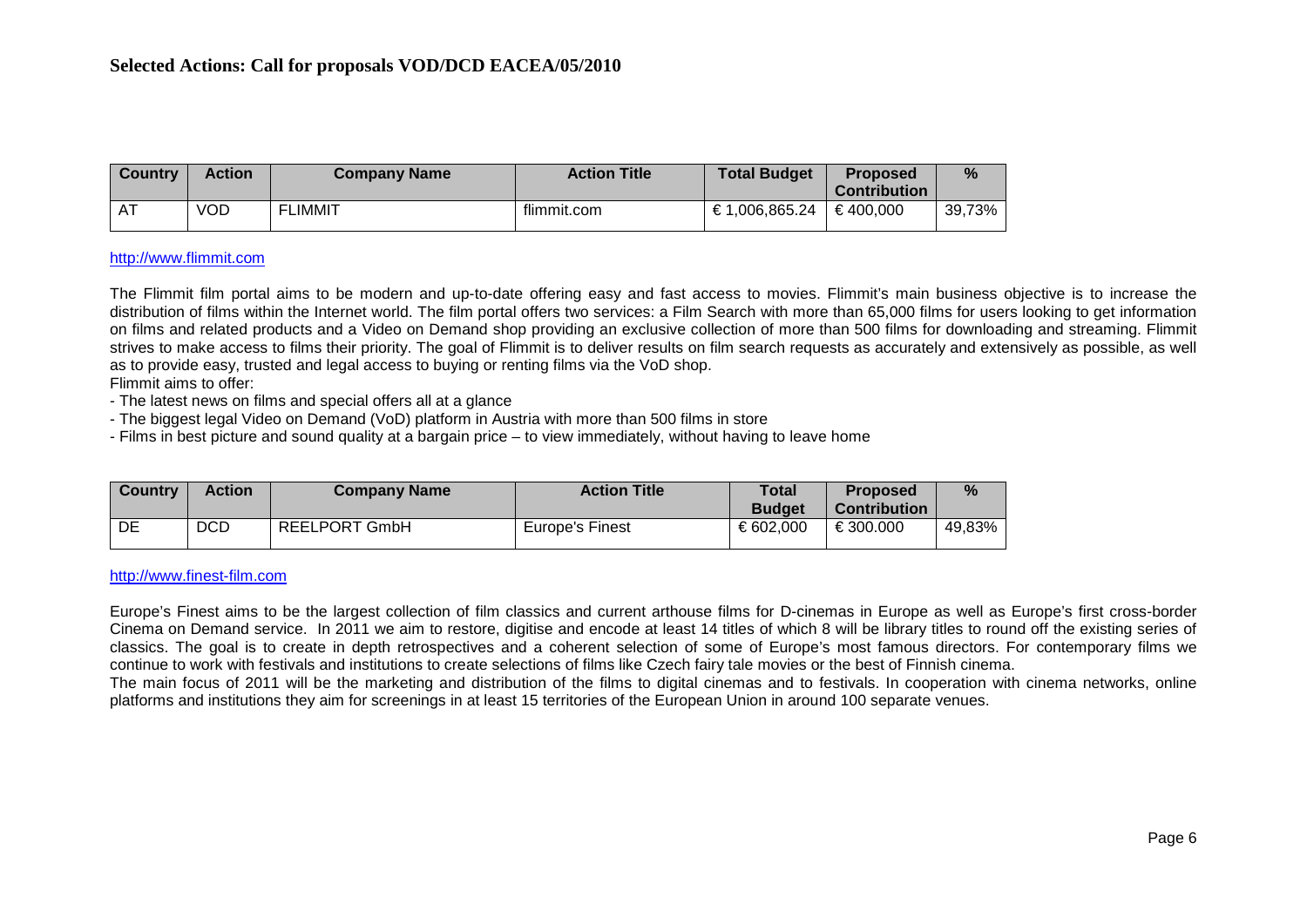| <b>Country</b> | <b>Action</b> | <b>Company Name</b>                   | <b>Action Title</b>                           | Total<br><b>Budget</b> | <b>Proposed</b><br>∖ Contribution∖ | $\%$ |
|----------------|---------------|---------------------------------------|-----------------------------------------------|------------------------|------------------------------------|------|
| HU             | VOD           | DAAZO FILM ES MEDIA<br>SZOGALTATO KFT | daazo.com – the European<br>short film centre | € 177.320              | €88.660                            | 50%  |

#### [http://www.daazo.com](http://www.daazo.com/)

Daazo.com - The European Short Film Centre is a Cinema/Media project with a growing collection of professional short films and a community web platform for young filmmakers. Daazo aims to provide content which is strictly specified for short films: you can watch, upload and share these works. Daazo aims to organize and take part in applications, film contests - like PARK - Netminutes or Matter of Taste project - and in film-making workshops too. As a center for short films, Daazo also highlights the most important news from the world of shorts, as well as the latest festival deadlines, interviews, essays. All of these features are free. To collect and present the best free-to-view European shorts is a unique mission on the Internet. Daazo strives to encourage young film makers, film schools, festivals and workshops to upload and disseminate their films via this platform, helping them in taking the first steps in the business, having "dynamic copies" of their works. This is an opportunity to promote themselves, find viewers, obtain feedback, crew and producers.

Daazo's aim is to create the perfect platform for short films. They feel that nowadays shorts are becoming more successful than ever. Appearing online, getting a wider range of audience, short films are not only made for festivals, film schools or workshops, but for literally world-wide distribution.

| l Countrv | <b>Action</b> | <b>Company Name</b>       | <b>Action Title</b>             | Total         | <b>Proposed</b> | %      |
|-----------|---------------|---------------------------|---------------------------------|---------------|-----------------|--------|
|           |               |                           |                                 | <b>Budget</b> | Contribution    |        |
| UK        | VOD           | <b>CURZON CINEMAS Ltd</b> | Curzon Film On Demand<br>(CFOD) | €613.992.11   | €300.000        | 48,86% |

#### [http://www.curzoncinemas.com](http://www.curzoncinemas.com/)

Curzon Artificial Eye (CAE) is the UK's only integrated film and cinema group, bringing together distribution, exhibition and sales into a single entity. CAE's purpose is to connect customers to quality film content by all available means. Curzon Cinemas is the UK's leading exhibitor of independent and foreign language film, with six London cinemas and several more UK sites in development. Curzon plans to present its customers with a high-quality film service online. The aim is that customers can access film and cinema information, book cinema tickets, watch films online and buy DVDs. Curzon's Film On Demand service (CFOD) aims to offer a true cinema experience at home, with the same films that customers can experience in the cinema, often at the same time ("day and date") or as soon thereafter as is practical, streamed to the highest possible technical level, in HD and 5.1 if the customer's connection permits. The new films presented online will be augmented by complementary titles from the same director or featuring the same actors or themes or genres. CFOD will also be offered to customers of Curzon's business partners, which include HMV, Waterstone's, The Guardian and Sky.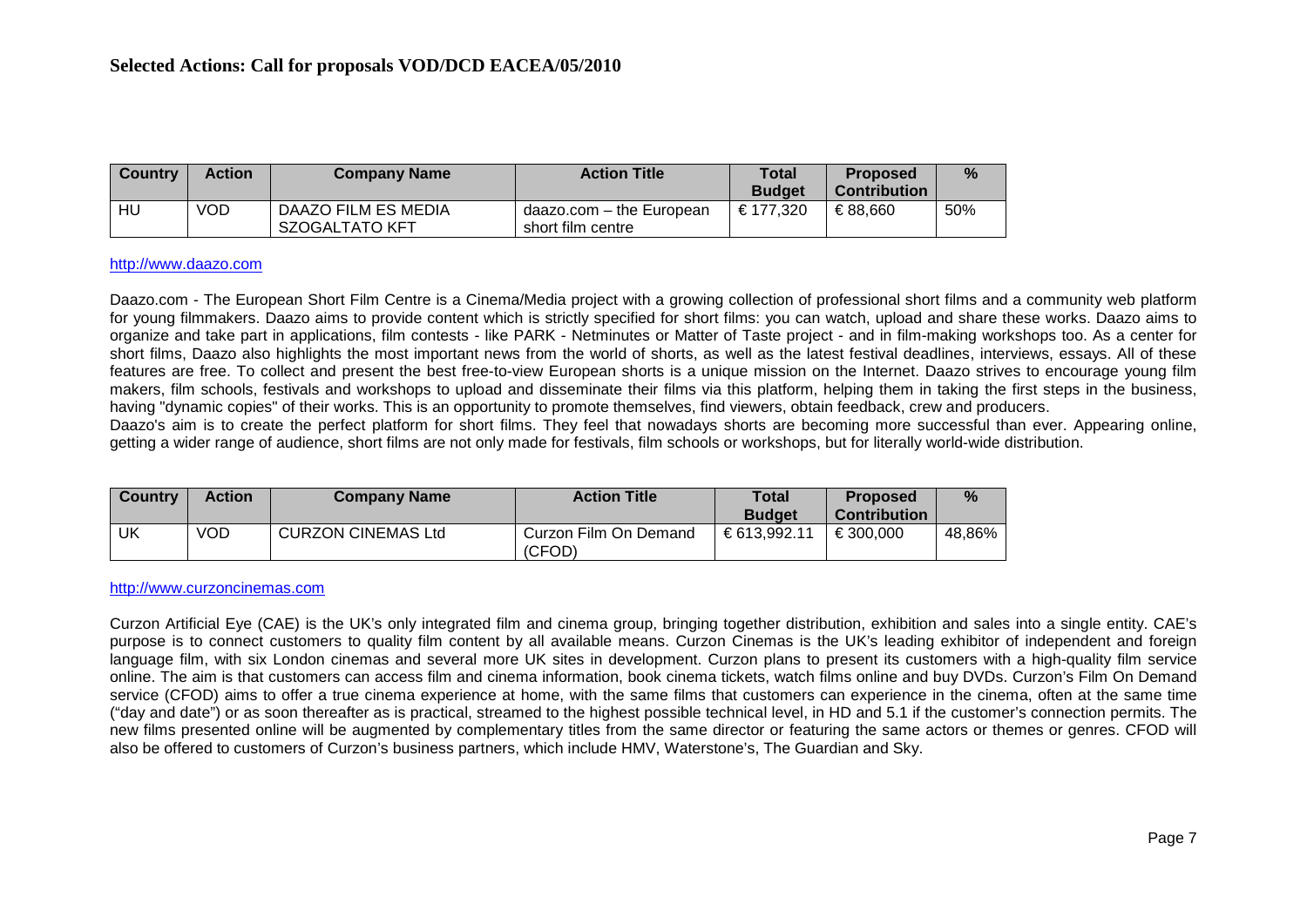| <b>Country</b> | <b>Action</b> | <b>Company Name</b> | <b>Action Title</b> | <b>Total</b><br><b>Budget</b> | <b>Proposed</b><br><b>Contribution</b> | %      |
|----------------|---------------|---------------------|---------------------|-------------------------------|----------------------------------------|--------|
| ES             | VOD           | KIWI MEDIA SL       | Shortz!             | €601,164.45                   | €300,000                               | 49,90% |

#### [http://www.shortz-tv.com](http://www.shortz-tv.com/)

Operated by Kiwi media S.L., Shortz! aims to be the biggest European mobile VoD portal offering high quality and award winning European short films. It launched in March 2009 as a off-portal solution – users all over the world can access and navigate through their mobile browsers and through applications on their Smartphones.

By mid June 2010, Kiwi Media achieved the integration into various mobile network operators' (MNO) portals – focusing on European MNO's. Kiwi Media aims to maximise the distribution through operators' portals worldwide (on-portal), apart from its own stand-alone off-portal offering, directly addressing the target group, as well as a maximum of downloads of Shortz! applications from third party portals like itunes.

The approach of Shortz! – key elements:

1. high quality, award winning, European content suitable for mobile devices

2. close cooperation with mobile operators offering a tailored solution for the technical and systematic integration into their existing content portfolio – complementing additional content other than news, lifestyle and adult programming

3. compelling application for smartphones and tablets (e.g. iPad) with flexible pricing

4. innovative marketing approach using all possible means of digital marketing,including social media optimization and new arising possibilities of the distribution and marketing of mobile applications

The ambition is to be THE mobile VoD platform / application for predominantly European short movies for a maximum of viewers world-wide and a brand for European high-quality short films.

| Country | <b>Action</b> | <b>Company Name</b> | <b>Action Title</b> | Total<br><b>Budget</b> | <b>Proposed</b><br><b>Contribution</b> | %      |
|---------|---------------|---------------------|---------------------|------------------------|----------------------------------------|--------|
| UK      | <b>VOD</b>    | ADM MEDIA Ltd       | Brightwide.com      | €417,307.76            | €200.000                               | 47,93% |

#### [http://www.brightwide.com](http://www.brightwide.com/)

The Brightwide project aims to create a leading European platform screening the best of social and political cinema online. A unique and truly virtual film library dedicated to socially conscious cinema targeting an important audience.

This project plans to utilise the support in the consolidation of the project in the UK and Italy and the launch of the Brightwide website in France. Activities will include the further development of Brightwide website, the expansion of the interactive community features of the platform, the enlargement of Brightwide's library, a wide range of online marketing and communication activities and a targeted advertising campaign during 2011.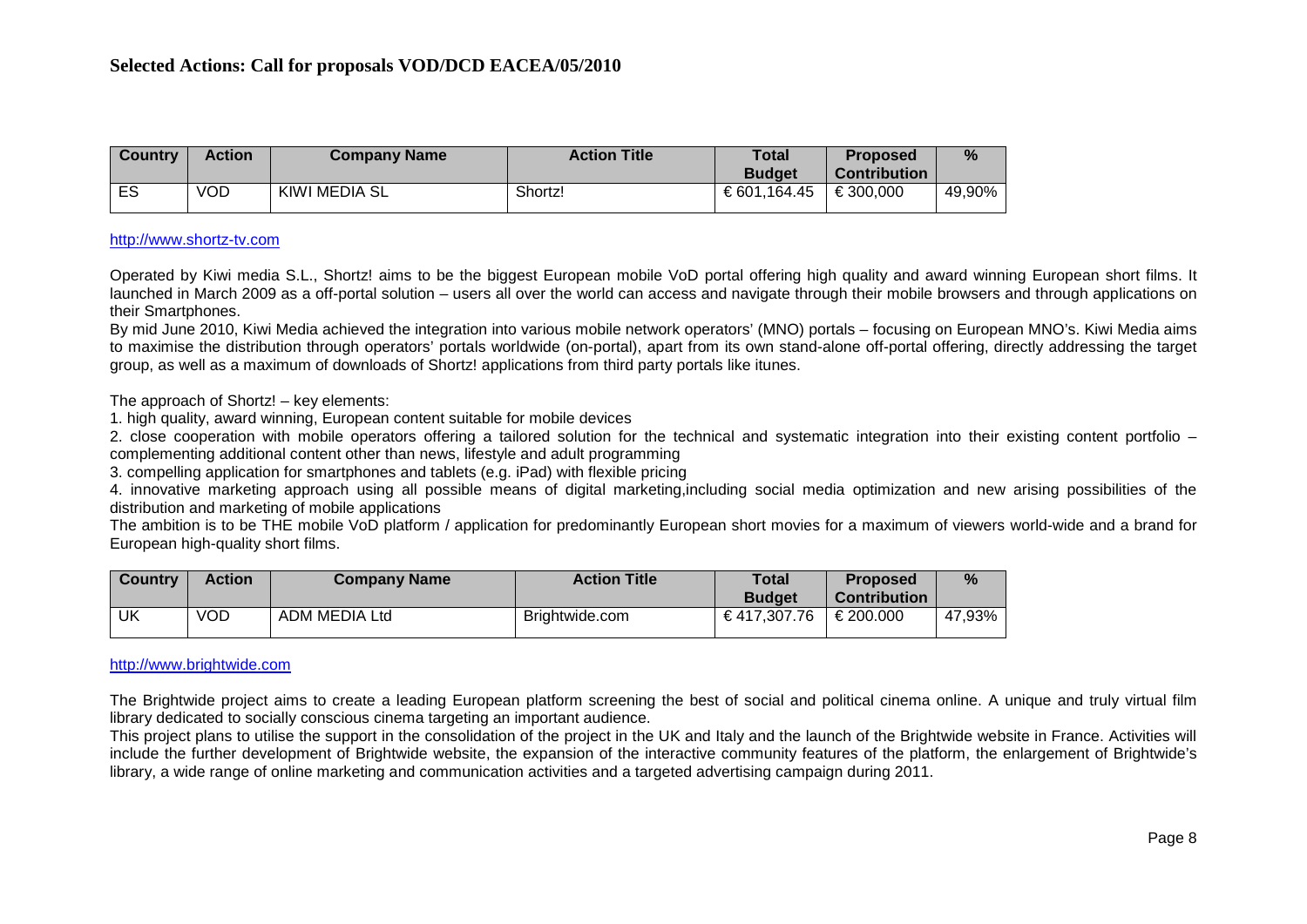With the assistance of MEDIA funding, Brightwide plans to continue the creation of a dynamic online community, which brings together independent social and political film-makers with organizations and individuals who care about the issues and causes they portray in their documentaries and dramas.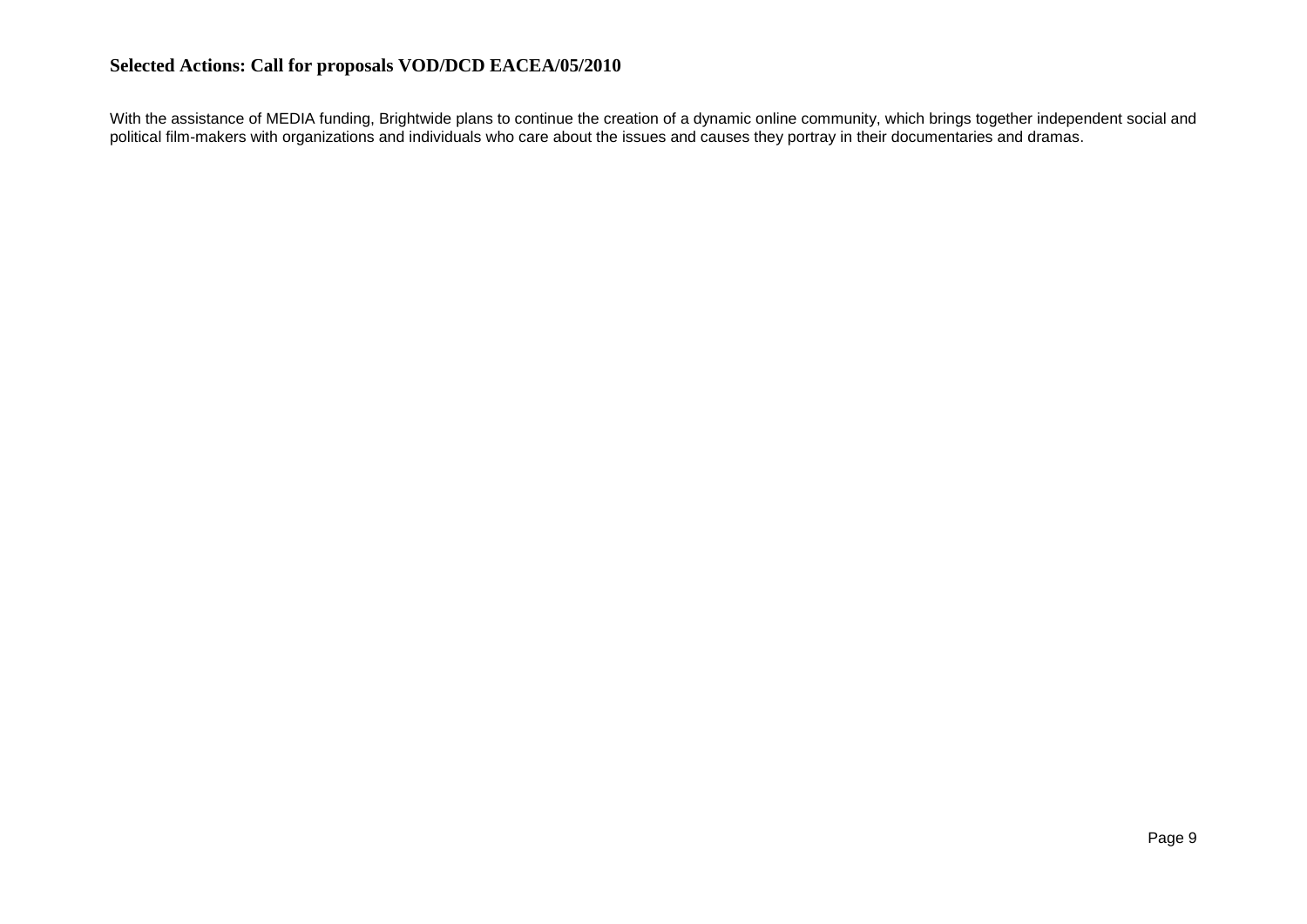| <b>Country</b> | <b>Action</b> | <b>Company Name</b>         | <b>Action Title</b> | <b>Total</b><br><b>Budget</b> | <b>Proposed</b><br><b>Contribution</b> | %      |
|----------------|---------------|-----------------------------|---------------------|-------------------------------|----------------------------------------|--------|
| <b>NL</b>      | VOD           | <b>STICHTING DOCSONLINE</b> | <b>DocsOnline</b>   | €315.000                      | €135.000                               | 42,86% |

#### <http://www.docsonline.tv/>

DocsOnline aims to be more than just a VOD-website for documentaries. At www.docsonline.tv, DocsOnline has strived to gather a trendsetting collection of both recent and classic creative documentaries.

Half of the subscription fees paid by viewers go directly to those holding the rights to the documentaries that have been watched. DocsOnline aims to provide a platform for documentary filmmakers to present and promote their work and make it profitable. Visitors can choose from over 271 quality documentaries on the site today. By the end of 2011, the aim is to have over 300 films available, the ultimate goal offering around 500 films within the next few years. The site aspires to be innovative in various ways. The appealing and user friendly layout is thematically organized and encourages visitors to discover parts of the world previously unknown to them. Viewers can watch documentaries on demand, when and where they choose, without depending on television networks. High quality and low prices make the range of documentaries unique. The interests of documentary makers are also promoted by DocsOnline. It is also possible to share a section of a documentary with other people by using the innovative videocutter.

Docsonline aspires to be transparent and looks forward to further cooperation with other organizations.

| l Country | <b>Action</b> | <b>Company Name</b>  | <b>Action Title</b> | <b>Total Budget</b> | <b>Proposed</b><br><b>Contribution</b> | $\frac{9}{6}$ |
|-----------|---------------|----------------------|---------------------|---------------------|----------------------------------------|---------------|
| <b>DK</b> | <b>VOD</b>    | <b>APPLICATE A/S</b> | MvFilmStation.com   | € 1.029.645.93      | €250.000                               | 24,28%        |

## [http://www.myfilmstation.com](http://www.myfilmstation.com/)

Myfilmstation (MFS) aims to offer a unique open source approach to VOD and to address consumers' need for a "one stop shop" for films on the internet.

Myfilmstation plans to offer consumers the possibility to find almost any film ever made with a very user-friendly search interface. This combined with advanced recommendation software will inspire the user to find European films they never knew existed. In short Myfilmstation aspires to be the film world's answer to Google.

The aim is that the user will be able to find info on when and where the film will be on different media and how to buy it. No matter if it is in Cinemas, VOD, DVD/Blu-Ray or TV.

Myfilmstation will also provide rights owners with a powerful easy to use tool to upload their film themselves and sell as VOD. In short the ambition is to be a professional YouTube for rights owners.

The aim is that the open source approach will ultimately create a large amount of traffic and will thus bring focus to the core business of the site: to distribute European film via VOD.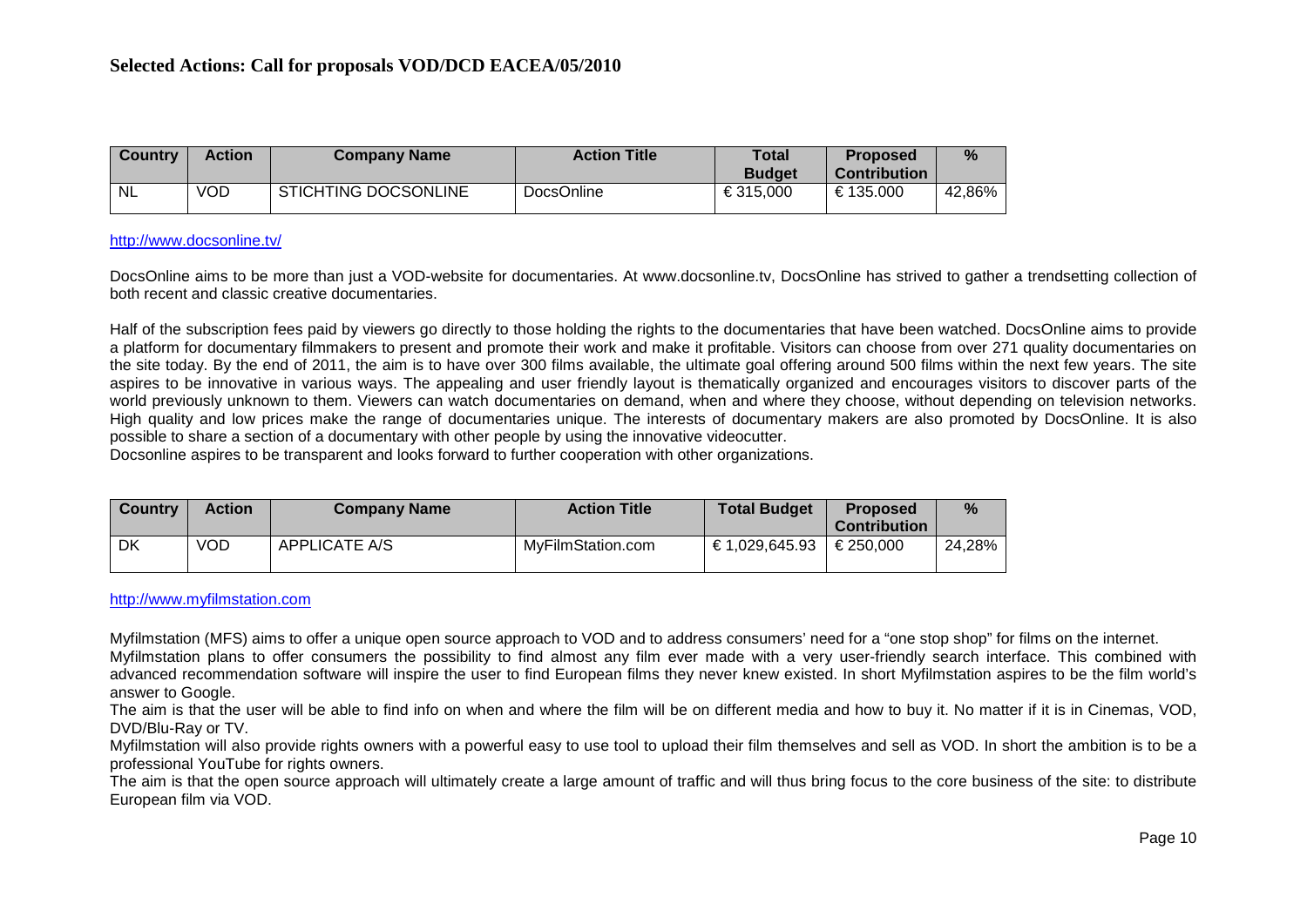| <b>Country</b> | <b>Action</b> | <b>Company Name</b>  | <b>Action Title</b> | <b>Total</b><br><b>Budget</b> | <b>Proposed</b><br><b>Contribution</b> | %      |
|----------------|---------------|----------------------|---------------------|-------------------------------|----------------------------------------|--------|
| FR             | <b>VOD</b>    | <b>FILMOLINE SAS</b> | <b>FILMOTV</b>      | €1,748,557                    | €250.000                               | 14,30% |

#### [http://www.filmotv.fr](http://www.filmotv.fr/)

FilmoTV is a movie VOD service built upon two main innovations: subscription and massive editorial content.

Subscription. For the consumer the aim is to be cheaper (10€ by month for 50 movies instead of  $4€$  each), and more simple: only one transaction for many months instead of taking a credit card each time, and movies can be watched for two months instead of two days.

- Massive editorial content. FilmoTV already commissioned and will continue to commission more than one hundred journalists and specialists of cinema. Every film is highlighted by original video footage, and a dedicated video channel has been built, both linear (for ISP purpose) and non-linear (web purpose). This is the reason it is called FilmoTV. FilmoTV aspires to produce more content (videos, texts, quiz, etc) than their competitions put together.

| <b>Country</b> | Action | <b>Company Name</b> | <b>Action Title</b>   | Total<br><b>Budget</b> | <b>Proposed</b><br><b>Contribution</b> | %   |
|----------------|--------|---------------------|-----------------------|------------------------|----------------------------------------|-----|
| <b>FR</b>      | VOD    | LOBSTER FILMS SAS   | Europa Film Treasures | €500.000               | €250.000                               | 50% |

[http://www.europafilmtreasures.eu](http://www.europafilmtreasures.eu/)

The EUROPA FILM TREASURES platform aims to open a new window on the meticulous and devoted work of European film archives which have safeguarded part of the world's memory in images. In liaison with assignees and depositors, EUROPA FILM TREASURES presents precious films from the world over.

In operation since 1 May 2008, EFT is already a great success: almost 17 millions of pages viewed, more than 1 260 355 unique visitors and around 1.5 million film viewings.

30 film archives representing 19 countries currently propose a first selection of 123 films of all genres and all periods (from 1896 to 1999). New titles will complete this 2011 selection in the coming months.

The aim is that the Internet user has the possibility of viewing these films free of charge (original versions, full-screen format, subtitles available in 5 languages, music added for silent films) and can discover classic films through several accesses thanks to the editorial work.

Plans and special focus for 2011 will include new films, business model evolution, new graphic design, intensive online promotion integrating social networks and finally the creation of a new diffusion space thanks to web TV.